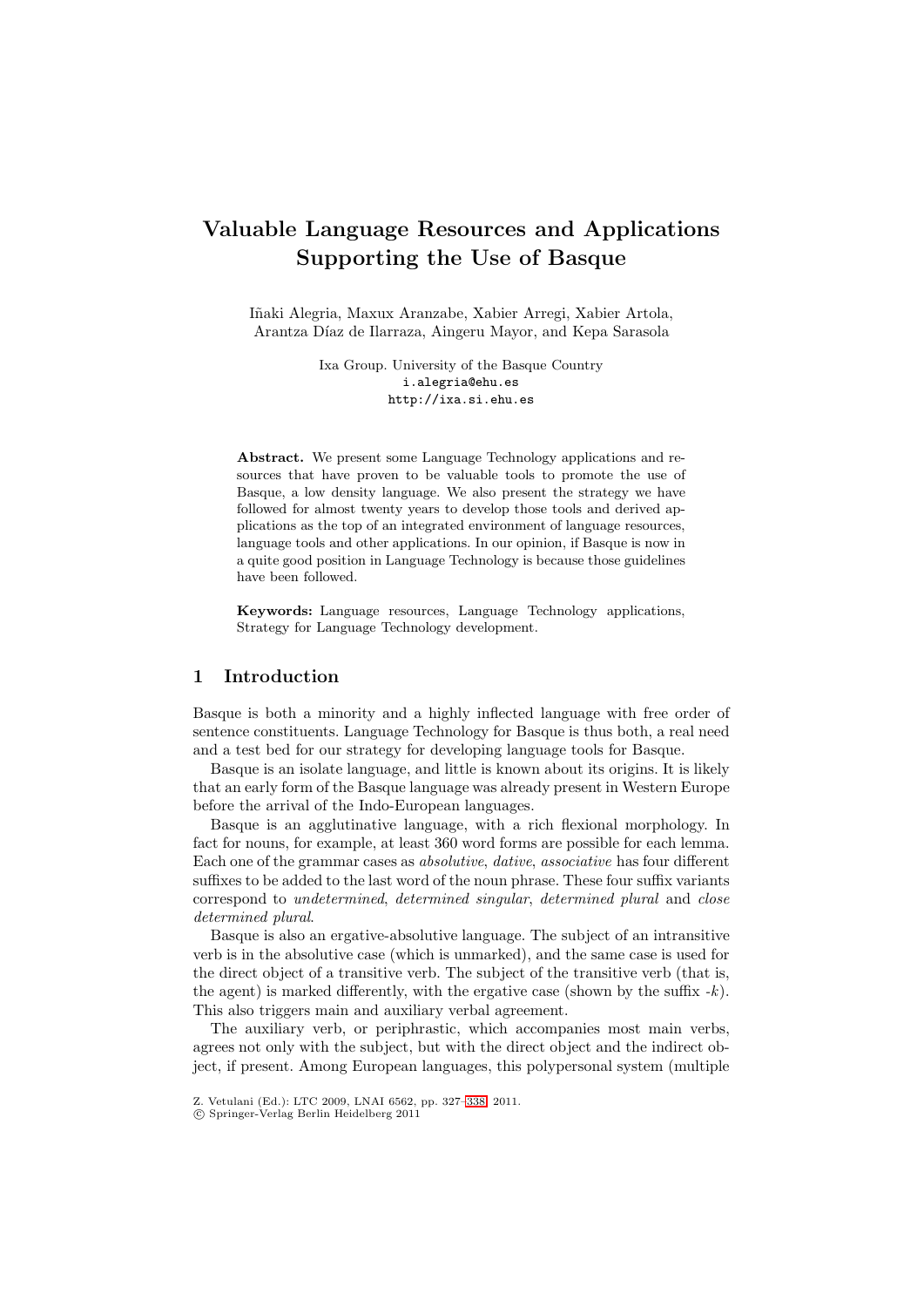verb agreement) is only found in Basque, some Caucasian languages, and Hungarian. The ergative-absolutive alignment is rare among European languages, but not worldwide.

It remains alive but in last centuries Basque suffered continuous regression. The region in which Basque is spoken is smaller than what is known as the Basque Country, and the distribution of Basque speakers is not homogeneous there. The main reasons of this regression during centuries [\[5\]](#page-11-0) were that Basque was not an official language, that it was out of educational systems, out of media and out of industrial environments. Besides, the fact of being six different dialects made difficult the wide development of written Basque.

However, after 1980, some of those features changed and many citizens and some local governments promote recovering of Basque Language.

Today Basque holds co-official language status in the Basque regions of Spain: the full autonomous community of the Basque Country and some parts of Navarre. However, Basque has no official standing in the Northern Basque Country. In the past Basque was associated with lack of education, stigmatized as uneducated, rural, or holding low economic and power resources. There is not such an association today, Basque speakers do not differ from Spanish or French monolinguals in any of these characteristics.

Standard Basque, called *Batua* (unified) in Basque, was defined by the Aca-demy of Basque Language<sup>[1](#page-1-0)</sup> (Euskaltzaindia) in 1966. At present, the morphology is completely standardized, but the lexical standardization process is underway. Now *Batua* is the language model taught in most schools and used on the few media and official papers published in Basque.

We are around 700,000 Basque speakers, around 25% of the total population of the Basque Country, and we are not evenly distributed. But still the use of Basque in industry and especially in Information and Communication Technology is not widespread. A language that seeks to survive in the modern information society has to be present also in such field and this requires language technology products. Basque as other minority languages has to make a great effort to face this challenge [\[13,](#page-11-1)[16\]](#page-11-2).

# **2 Strategy to Develop HLT in Basque**

IXA is a research group created in 1986 by 5 university lecturers in the Computer Science Faculty of the University of the Basque Country with the aim of laying foundations for research and development of NLP software mainly for Basque. We wanted to face the challenge of adapting Basque to language technology.

Twenty three years later on, now  $IXA<sup>2</sup>$  $IXA<sup>2</sup>$  $IXA<sup>2</sup>$  is a group composed by 28 computer scientists, 13 linguists and 2 research assistants It works in cooperation with more than 7 companies from Basque Country and 5 from abroad; it has been involved in the birth of two new spin-off companies; and there are several products of language technology we have built.

<http://www.euskaltzaindia.net>

<span id="page-1-1"></span><span id="page-1-0"></span> $<sup>2</sup>$  <http://ixa.si.ehu.es></sup>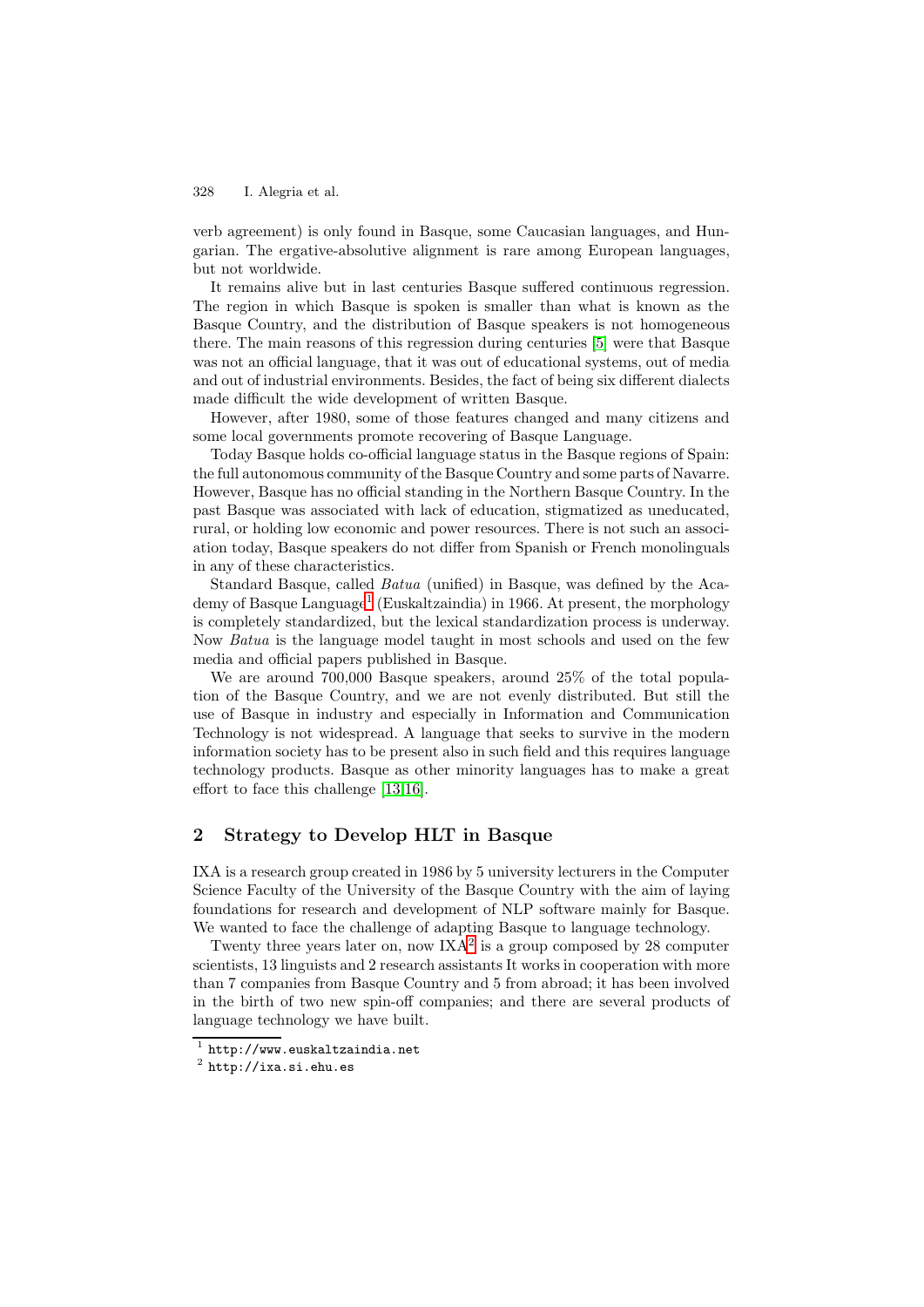In recent years, several private companies and technology centers of the Basque Country have begun to get interested and to invest in this area. At the same time, more agents have come to be aware of the fact that collaboration is essential to the development of language technologies for minority languages. Fruits of this collaboration were the HIZKING21 project (2002-2005) and ANHITZ project (2006- 2008). Both projects were accepted by the Government of the Basque Country as a new strategic research line called *Language Info-Engineering*.

At the very beginning, twenty three years ago, our first goal was to create just a translation system for Spanish-Basque, but after some preliminary works we realized that, being Basque so different from their neighboring languages, instead of wasting our time in creating an ad hoc MT system with small accuracy, we had to invest our efforts in creating basic tools and resources for Basque (morphological analyzer/generator, syntactic analyzers...) that could be used later on to build not just a more robust MT system but also any other language application.

This thought was the seed to design our strategy to make progress in the adaptation of Basque to Language Technology. This way we could face up to the scarcity of the resources and tools, and could make possible the development in Language Technology for Basque at a reasonable and competitive rate.

We presented an open proposal for making progress in Human Language Technology [\[1\]](#page-10-0). Anyway, the steps proposed did not correspond exactly with those observed in the history of the processing of English, because the high capacity and computational power of new computers allowed facing problems in a different way.

Our strategy may be described in two points:

- 1. Need of *standardization* of resources to be useful in different researches, tools and applications
- 2. Need of *incremental design and development* of language foundations, tools, and applications in a parallel and coordinated way in order to get the best benefit from them. Language foundations and research are essential to create any tool or application; but in the same way tools and applications will be very helpful in the research and improvement of language foundations.

Following this, our steps on standardization of resources brought us to adopt TEI and XML standards and also to the definition of a methodology for corpus annotation [\[7\]](#page-11-3).

In the same way, taking as reference our experience in incremental design and development of resources/tools, we propose four phases as a general strategy for language processing:

#### 1. Foundations.

Corpus I (collection of raw text without any tagging mark). Lexical database I (the first version could be just a list of lemmas and affixes). Machinereadable dictionaries. Morphological description.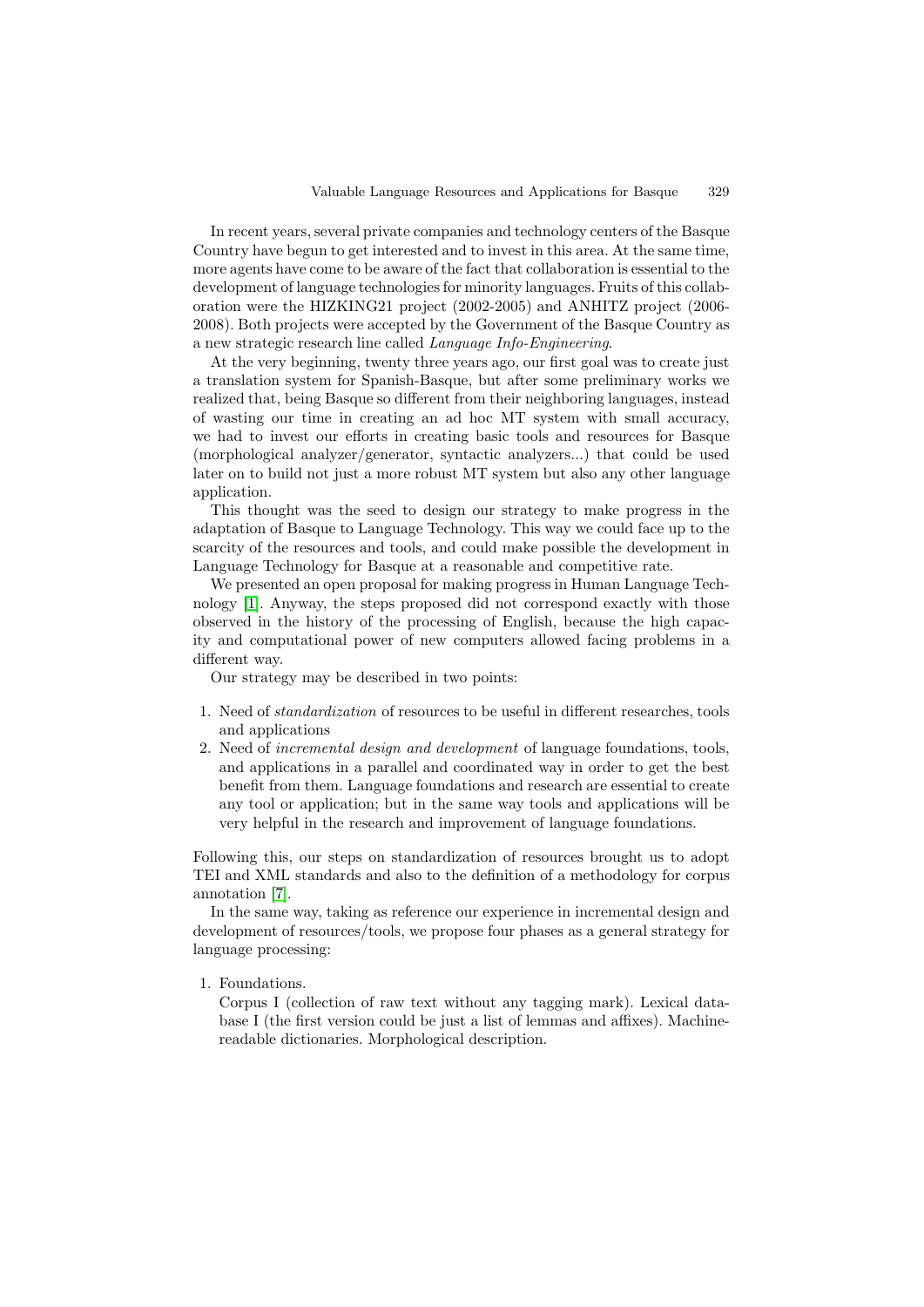2. Basic tools and applications.

Morphological analyzer. Lemmatizer/tagger. Spelling checker and corrector (although in morphologically simple languages a word list could be enough, in Basque we can not take this approach). Speech processing at word level. Corpus II (word-forms are tagged with their part of speech and lemma). Lexical database II (lexical support for the construction of general applications, including part of speech and morphological information). Statistical tools for the treatment of corpus.

3. Advanced tools and applications.

An environment for tool integration. Web crawler. A traditional search machine that integrates lemmatization and language identification. Surface syntax. Corpus III (syntactically tagged text). Grammar and style checkers. Structured versions of dictionaries (they allow enhanced functionality not available for printed or raw electronic versions). Lexical database III (the previous version is enriched with multiword lexical units, semantic information). Integration of dictionaries in text editors. Lexical-semantic knowledge base. Creation of a concept taxonomy (e.g.: Wordnet). Word-sense disambiguation. Speech processing at sentence level. Computer Aided Language Learning (CALL) systems.

4. Multilingualism and general applications.

Information retrieval and extraction. Question/Answering. RBMT and SMT Machine Translation System development and Translation aids (integrated use of multiple online dictionaries, translation of noun phrases and simple sentences). Corpus IV (semantically tagged, annotation of senses, argumentstructure of sentences). Extraction of information based on semantics. Anaphora resolution and study of discourse markers.

We complete this strategy with some suggestions about what shouldn't be done when working on the treatment of minority languages. a) Do not start developing applications if linguistic foundations are not defined previously; we recommend following the above given order: foundations, tools and applications. b) When a new system has to be planned, do not create *ad hoc* lexical or syntactic resources; you should design those resources in a way that they could be easily extended to full coverage and reusable by any other tool or application. c) If you complete a new resource or tool, do not keep it to yourself; there are many researchers working on English, but only a few on each minority language; thus, the few results should be public and shared for research purposes, for it is desirable to avoid needless and costly repetition of work.

There are other interesting works related to general policies to develop resources and applications for low-density languages [\[14](#page-11-4)[,9\]](#page-11-5).

# **3 Useful Applications and Resources**

In this section we describe four effective applications and four language resources already created by our group.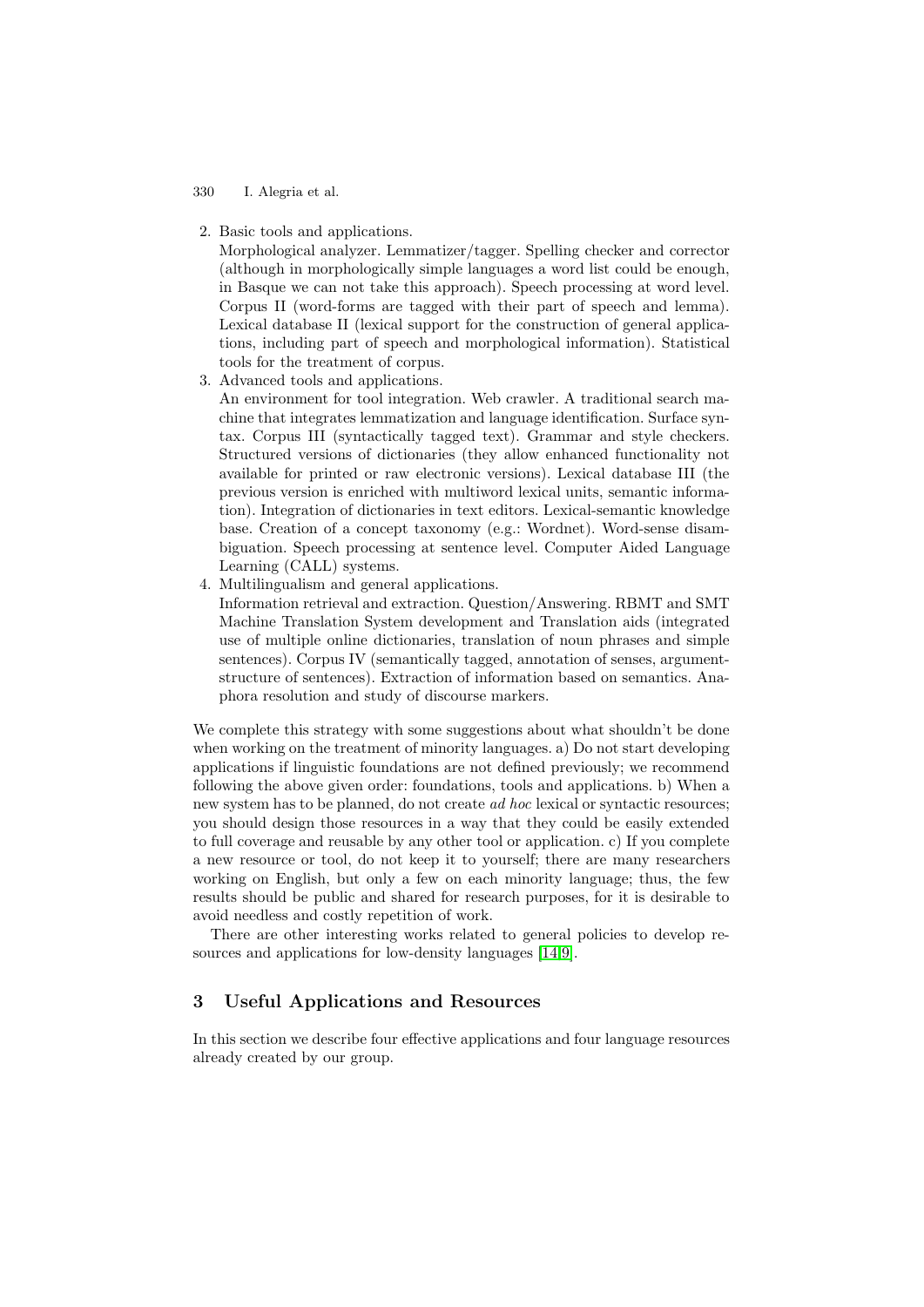## **3.1 Spelling Checker/Corrector**

Because the use of Basque was forbidden during many years in schools and also because of its late standardization<sup>[3](#page-4-0)</sup>, adult speakers nowadays did not learn it at school, and so they write it imperfectly. For example, when someone goes to write the word *zuhaitza* (tree), the many possible spellings (*zuhaitz* ? *zugaitz? zuhaitx? zuhaitsa? sugatza?*) may cause the writer to hesitate, often leading to an easy solution: *Give up, and write the whole text in Spanish or French!*

The spelling checker Xuxen [\[2\]](#page-10-1) is a very effective tool in this kind of situation, giving people more confidence in the text they are writing. In fact, this program is one of the most powerful tools in the ongoing standardization of Basque.

The spelling checker is more complex than equivalent software for other languages, because most of those are based on recognizing each word in a list of possible words in the language. However, because of the rich morphology of Basque, it is difficult to define such a list, and consequently, possible morphological analysis must be included. Xuxen is publicly available from [http://www.](http://www.euskara.euskadi.net) [euskara.euskadi.net](http://www.euskara.euskadi.net), where there have been more than 20,000 downloads. There are versions for Office, OpenOffice, Mozilla, PC, Mac, and also an online web service (<http://www.xuxen.com>).

The version for Office includes morphological analysis, but, what happens if we want to use the speller in the "free world" (OpenOffice, Mozilla, emacs, LaTeX, ...)? ispell and similar tools (aspell, hunspell, myspell) are the usual mechanisms for these purposes, but they do not fit with the two-level model [\[11\]](#page-11-6) we have to use to be able to describe Basque morphology. In the absence of two-level morphology, our solution was to adapt the two-level description to *hunspell* in a (semi)automatic way. With the stems and two sets of suffixes, corresponding to the paradigms at first and second level, which have been obtained all the information we needed for the hunspell description was ready. Only a format conversion was necessary for delivery the spelling checker/corrector for OpenOffice, and other tools integrating hunspell ([http://www.euskara.](http://www.euskara.euskadi.net) [euskadi.net](http://www.euskara.euskadi.net)) In addition, we also adapted the description to *myspell* that is useful for open source programs like Firefox that have not yet integrated *hunspell* (<http://www.librezale.org/mozilla/firefox>); to do this we combine the main paradigms (here with restricted generation power for each one) and the inclusion of the word forms appearing in a big corpus, after eliminating forms rejected by the original complete spelling checker. Although those approaches for the *free world* have lesser coverage for Basque morphology, they are very useful spelling checkers. As a reference of its use we can mention that more than  $115.000$  downloads<sup>[4](#page-4-1)</sup> have been done since 2007 for this Firefox add-on.

<sup>&</sup>lt;sup>3</sup> The academy of Basque defined the morphology and verbs of Unified Basque in 1966, but the lexical standardization process is still going on.

<span id="page-4-1"></span><span id="page-4-0"></span> $^4$ <http://addons.mozilla.org/en-US/firefox/addon/4020>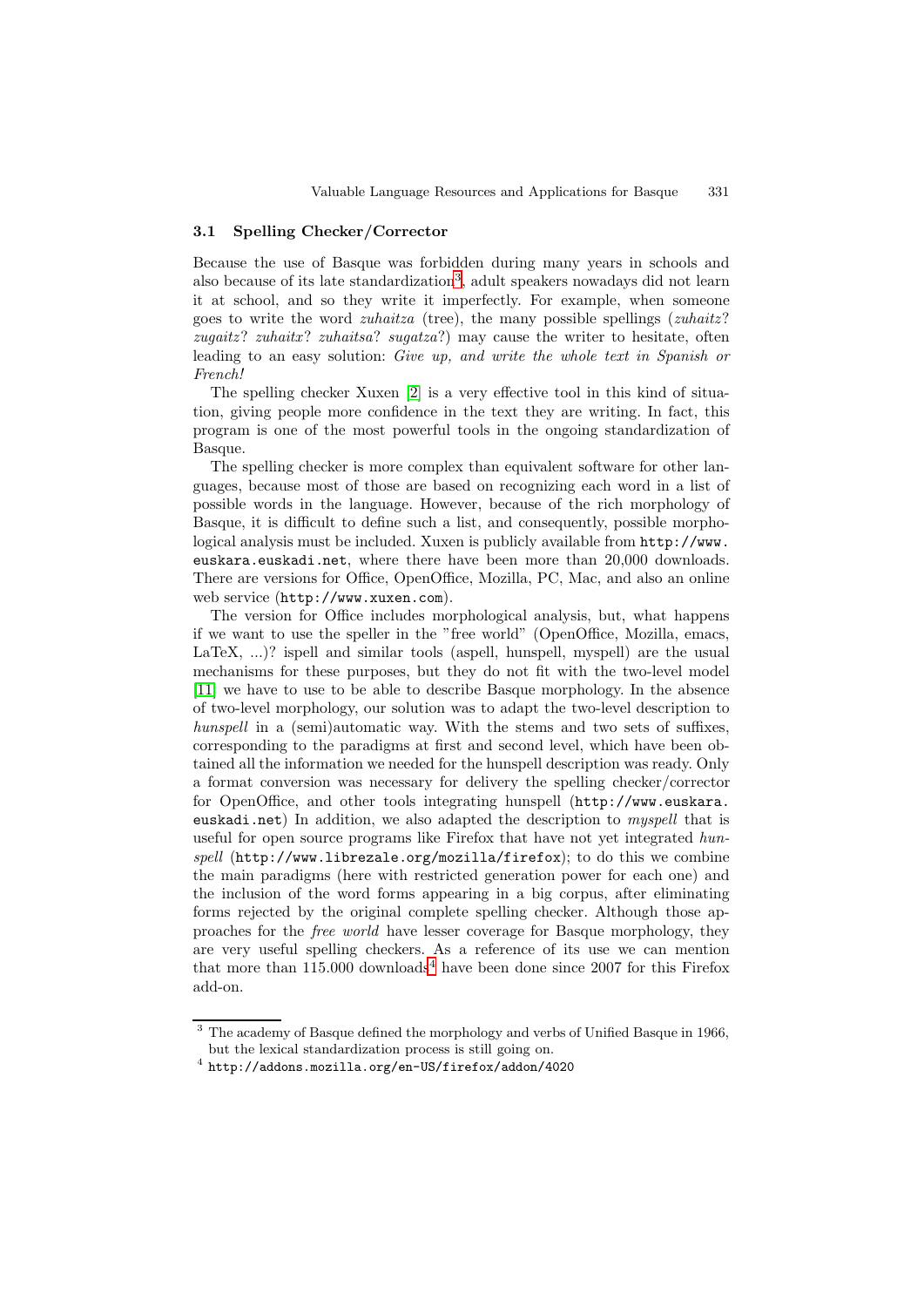

<span id="page-5-0"></span>**Fig. 1.** Lemmatization-based on-line dictionary consulting

#### **3.2 Lemmatization-Based On-Line Dictionaries**

The main product created for this kind of application is a plug-in for MS Word that enables looking up a word in several dictionaries; but, in order to make it more useful for a language like Basque with its rich morphology, the dictionary is enhanced with lemmatization. This means that morphological analysis is first performed, and then possible lemmas of the word are matched with the dictionary.

In the example shown in Fig. [1,](#page-5-0) the user asks for the meaning in Basque of the Spanish word *cupiéramos*. That word-form cant be found in paper dictionaries because it is a finite verb form, but the application recognizes that it corresponds to the verb *caber* (Basque for to fit), and shows five different equivalents in Basque for that verb.

At the moment this plug-in works with three dictionaries: Spanish-Basque, French-Spanish and a dictionary of synonyms. The Spanish-Basque version is publicly available in <http://www.euskara.euskadi.net>.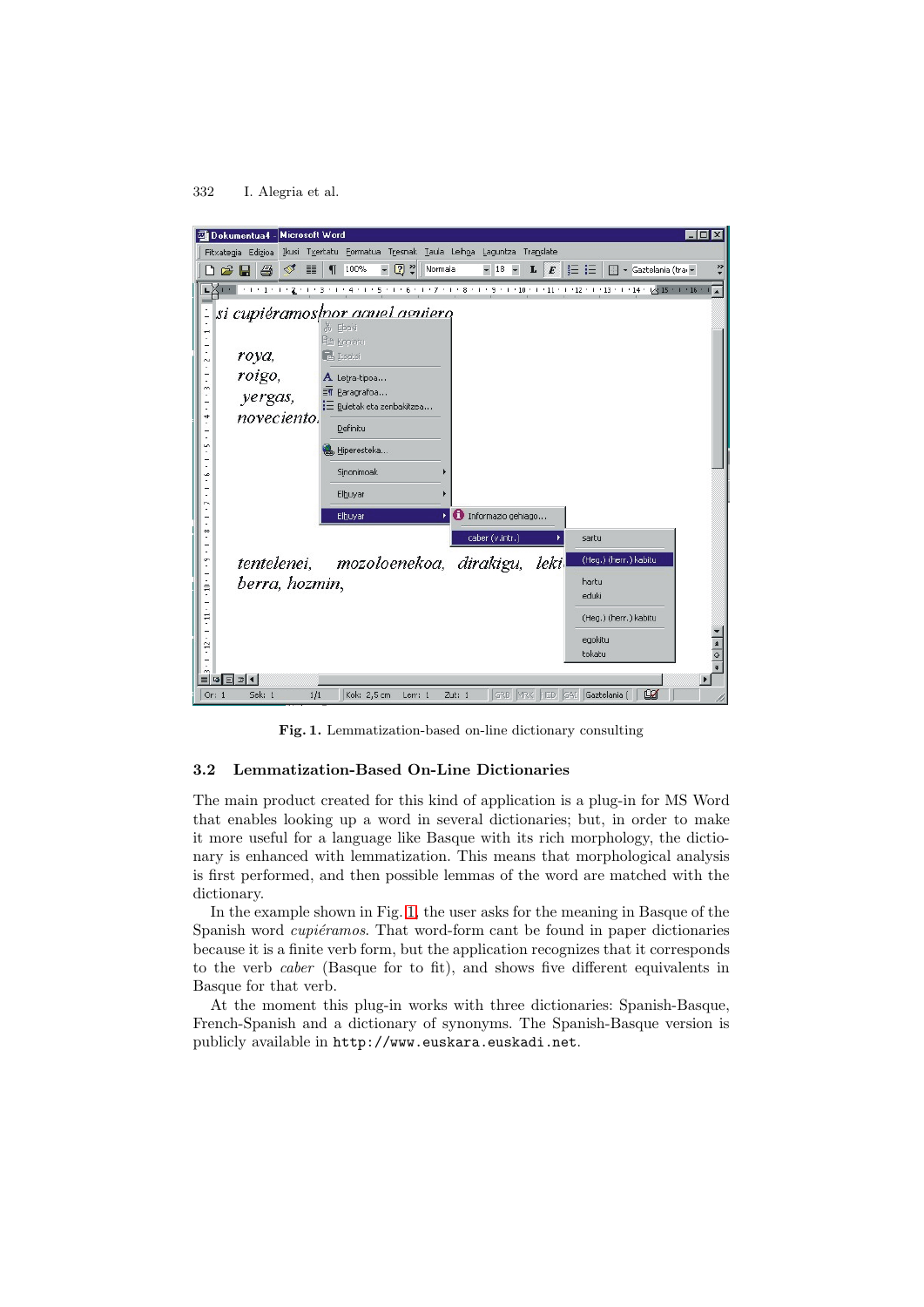

<span id="page-6-0"></span>**Fig. 2.** Lemmatization based document search

#### **3.3 Lemmatization-Based Search Machine**

We have developed a search machine to be used with text documents.. This program first performs morphological analysis of the word, and then searches relevant documents containing the lemmas corresponding to these possible morphological decompositions. In the example shown in Fig. [2](#page-6-0) the user is searching in the Elhuyar<sup>[5](#page-6-1)</sup> science divulgation journal for documents related to the Basque word form *saguarekin* (with the mouse). The search machine looks for documents containing words whose lemma is just *sagu* (mouse): *saguen*, *saguaren*, *sagua*, *saguetan*...

The principal search machines available nowadays do not have this ability; therefore, if you want to find *sagu* (mouse), you will only find occurrences of that exact word, or alternatively, when searching for any word beginning with that word (*sagu*\*), many irrelevant documents will be found that contain words such as *saguzar* (bat) which do not correspond to the desired lemma. Consequently, lemmatization-based search machines give users better results.

# **3.4 Transfer-Based Machine Translation System**

When we have faced a difficult task such as Machine Translation into Basque, our strategy has worked well. In 2000, after years working on basic resources

<span id="page-6-1"></span> $^5$ <http://www.zientzia.net>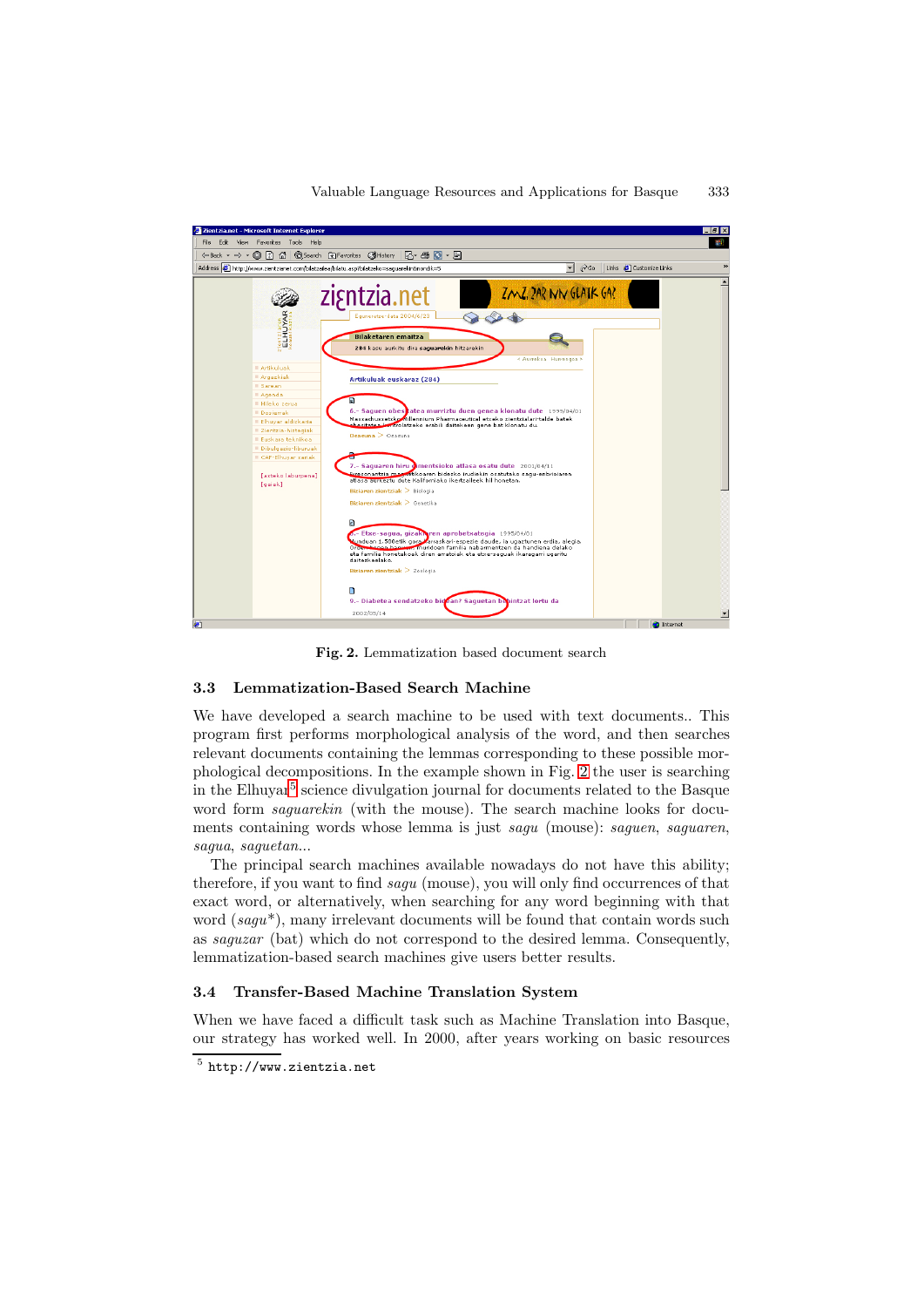

**Fig. 3.** Matxin MT system

and tools, we decided it was time to face the MT task. Our general strategy was more specifically defined for Machine Translation, and we had in mind the following concepts:

- 1. *Reusability* of previous resources, especially lexical resources and morphology description.
- 2. *Standardization* and *collaboratio*n: at least, using a more general framework in collaboration with other groups working in NLP.
- 3. *Open-source*: this means that anyone having the necessary computational and linguistic skills will be able to adapt or enhance it to produce a new MT system, even for other pairs of related languages or other NLP applications.

We have gotten good results in a short time by just reusing previous work, reusing other open-source tools, and developing only a few new modules in collaboration with other groups.<sup>[6](#page-7-0)</sup>

In addition, we have produced new reusable tools and defined suitable formats. We created Matxin using a transfer rule-based MT approach. It translates text from Spanish into Basque, and two results produced in the machine translation track are publicly available:

<span id="page-7-0"></span><sup>6</sup> Opentrad project: <http://www.opentrad.org>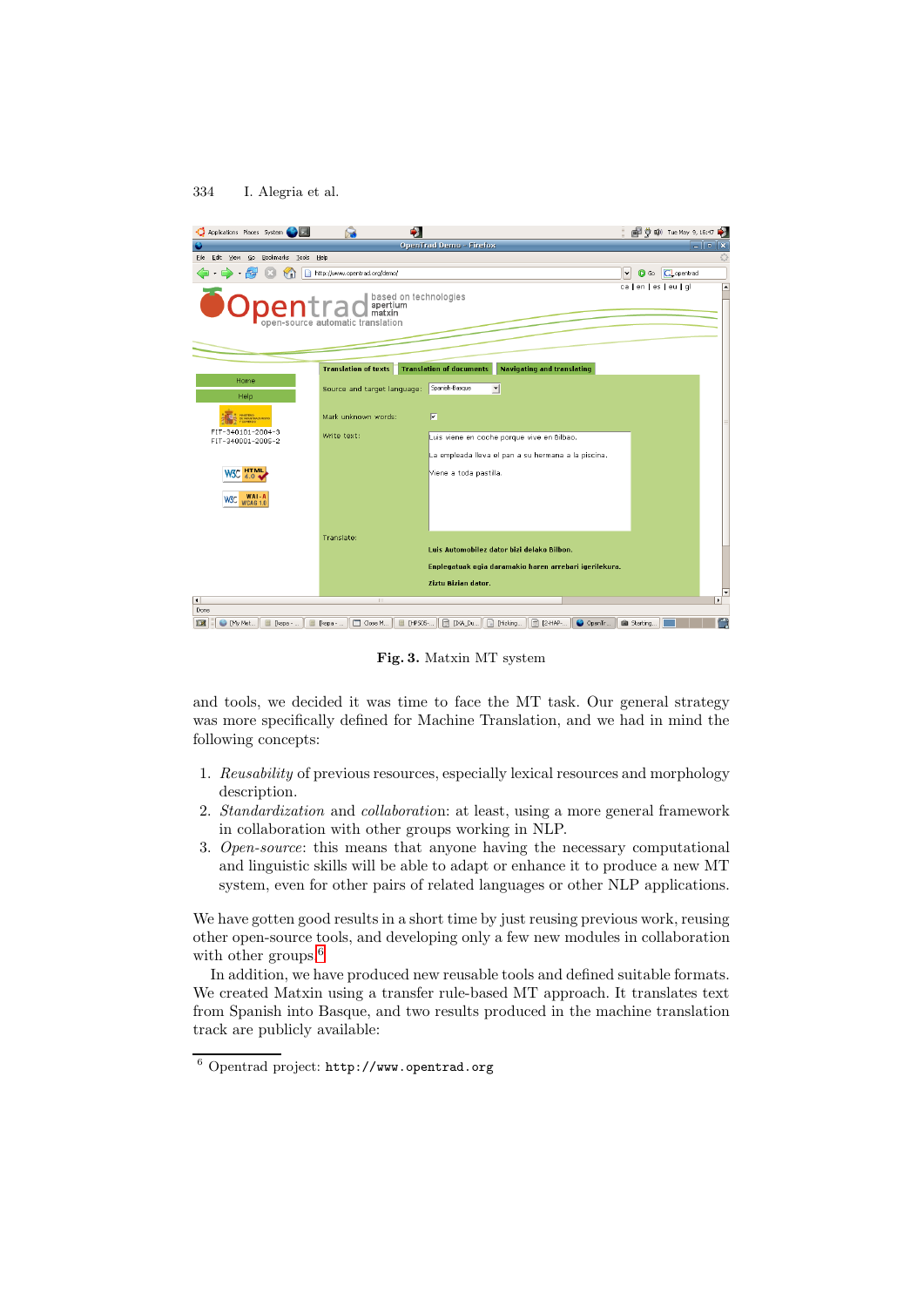- **–** http://matxin.sourceforge.net for the free code of the Spanish-Basque system and
- **–** http://www.opentrad.org for the online version.

Now we are working in the construction of EBMT and SMT systems and a multiengine system including three subsystems based on different approaches to MT: rule-based machine translation, statistical machine translation and examplebased machine translation [\[4\]](#page-11-7).

#### **3.5 EDBL: Lexical Database for Basque**

EDBL is a general-purpose lexical database of Basque, and so it constitutes an essential foundation for any task in the field of automatic processing of the language. It was first developed as lexical support for the spelling checker, but nowadays it constitutes also the basis for the lexical component of different tools such as a morphological analyzer, a lemmatizer, a multiword lexical units' recognizer, a named entities' recognizer, and so on. It has proved to be a multipurpose resource, from which tailored lexicons can be exported.

Following a mass enrichment process carried out two years ago, its content increased a  $25\%$ , thanks to the collaboration with UZEI<sup>[7](#page-8-0)</sup> and Elhuyar<sup>[8](#page-8-1)</sup>, in the frame of a corpus project named The Observatory of the Lexicon<sup>[9](#page-8-2)</sup> and leaded by Euskaltzaindia, the Academy of the Basque Language. So, with the addition of new entries coming from the lexicographic databases of the above mentioned organizations, EDBL contains currently near 120,000 dictionary entries, more than 20,000 inflected forms (mostly verb finite forms) and about 700 non-independent morphemes, among others.

Concerning the information stored in the database, a full-fledged two-level morphology system for Basque is contained in it. Although EDBL contains mostly the general lexicon of standard Basque, lots of normative information are also stored in the database. EDBL contains many non-standard words and morphemes, such as dialectal forms, typical errors, etc., along with indications leading to their correct and standard use. The database is designed to gather other types of information of syntactic or semantic nature, such as subcategorization information, semantic features, etc., and it actually contains some of this kind of information in many cases.

Currently, EDBL resides under the ORACLE DBMS, on UNIX, and it may be consulted via the Internet (<http://ixa2.si.ehu.es/edbl>). Exportations from the database are made into XML documents, that are useful to create specifically formatted lexicons.

# **3.6 BasWN: Basque WordNet**

The Basque WordNet is a lexical knowledge base that structures word meanings around lexical-semantic relations. It follows the specifications of WordNet [\[10\]](#page-11-8),

<http://www.uzei.com>

<span id="page-8-0"></span><sup>8</sup> <http://www.elhuyar.org/>

<span id="page-8-2"></span><span id="page-8-1"></span> $^9$ <http://lexikoarenbehatokia.euskaltzaindia.net/cgi-bin/kontsulta.py>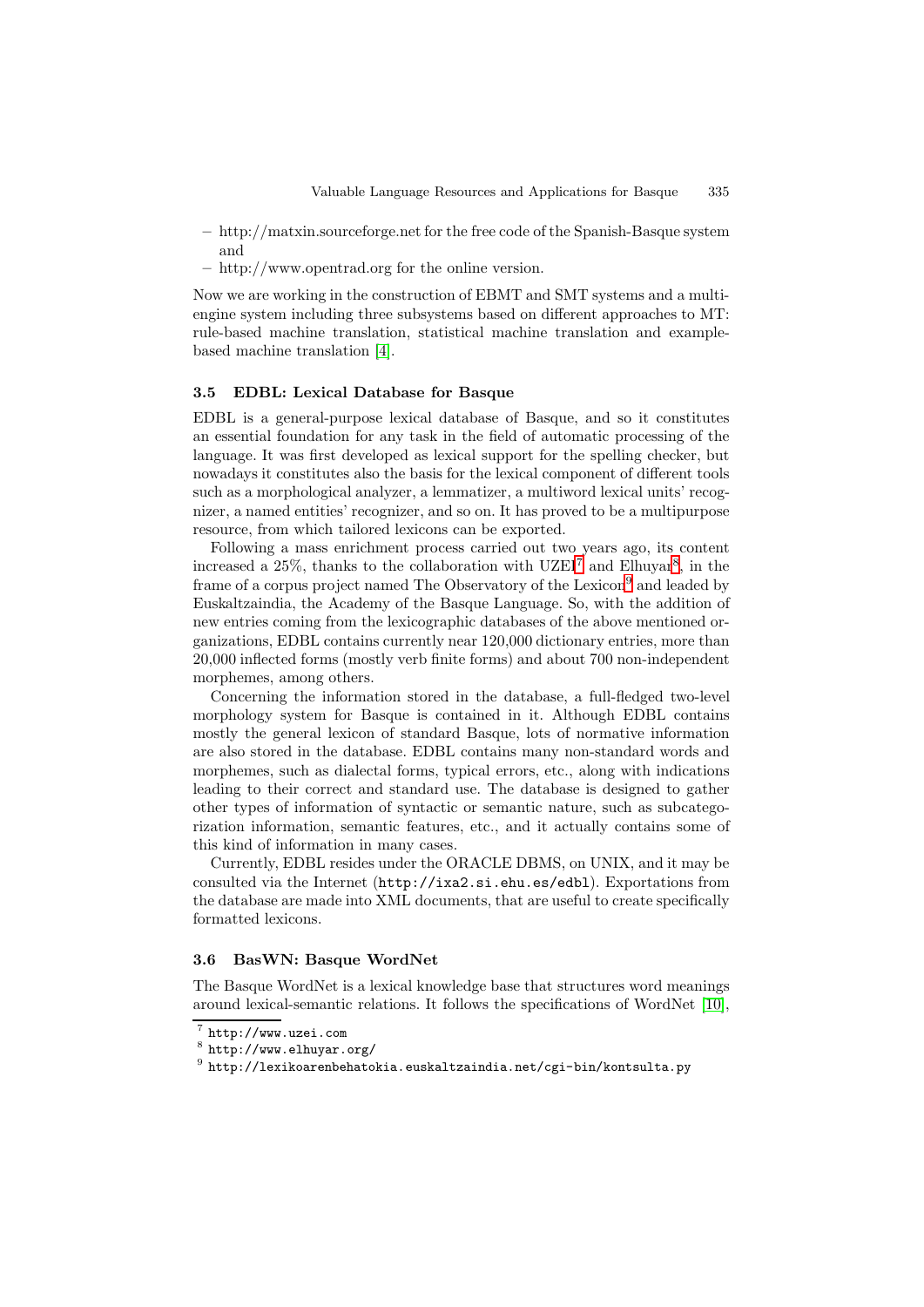as well as on its multilingual counterparts EuroWordNet and the Multilingual Central Repository (MCR). The Basque WordNet has been constructed with the expand approach [\[15\]](#page-11-9), which means that the English synsets have been enriched with Basque variants. Besides, we also incorporate new synsets that exist for Basque but not for English. Due to EuroWordNet and the MCR frameworks, the Basque WordNet is already linked to the Spanish, Catalan, English and Italian wordnets, and it can also be linked to any other wordnet tightly linked to the English WordNet. The contents can be viewed using an interface which directly accesses the Basque, Spanish, Catalan and English WordNets<sup>[10](#page-9-0)</sup>. It comprises 93.353 word senses and 59.948 words.

Up to now, the Basque WordNet has been focused on general vocabulary leaving aside specialized language and terminology. Nowadays we are creating a new resource called WNTERM (from WordNet and Terminology) with the aim of enriching the Basque WordNet with terminological information.

#### **3.7 EPEC: Syntactically Annotated Text Corpus**

EPEC Corpus (Reference Corpus for the Processing of Basque) is a 300,000 word corpus of standard written Basque [\[3\]](#page-10-2) which aim is to be a training corpus for the development and improvement of several NLP tools [\[8\]](#page-11-10). EPEC has been manually tagged at different levels: morphosyntax, syntactic phrases, syntactic dependencies (BDT Basque Dependency Treebank) and WordNet word senses for nouns. In the course of the last few months, we started working to tag it with semantic roles.

The first version of this corpus (50,000 words) has already been used for the construction of some tools such as a morphological analyzer, a lemmatizer, or a shallow syntactic analyzer. This first version is publicly available in two websites:

- $-$  Ancora project<sup>[11](#page-9-1)</sup>. This corpus can be downloaded and consulted with a friendly graphic interface.
- **–** Natural Language Toolkit[12](#page-9-2).

## **3.8 ZTC: Morphosyntactically Annotated Text Corpus**

Today statistical tools for text processing are so powerful in language technology, that the number of words compiled and organized as text corpora could be used as a measure of the position of a language in the area.

The ZTC corpus [\[6\]](#page-11-11) has been built by compiling text on the subject of *Science and Technology*. A previous inventory of years 1990-2002 registered 20 million words on this subject. The ZTC corpus compiled 10 millions words of standard written Basque. All those words were automatically annotated, and up to 1.8 million were manually revised and disambiguated. A specific interface for

 $\overline{10 \text{ http://ixa2.si.ehu.es/mcr/wei.html}}$  $\overline{10 \text{ http://ixa2.si.ehu.es/mcr/wei.html}}$  $\overline{10 \text{ http://ixa2.si.ehu.es/mcr/wei.html}}$ 

<span id="page-9-0"></span><sup>11</sup> <http://clic.ub.edu/ancora>

<span id="page-9-2"></span><span id="page-9-1"></span> $12$  <http://www.nltk.org>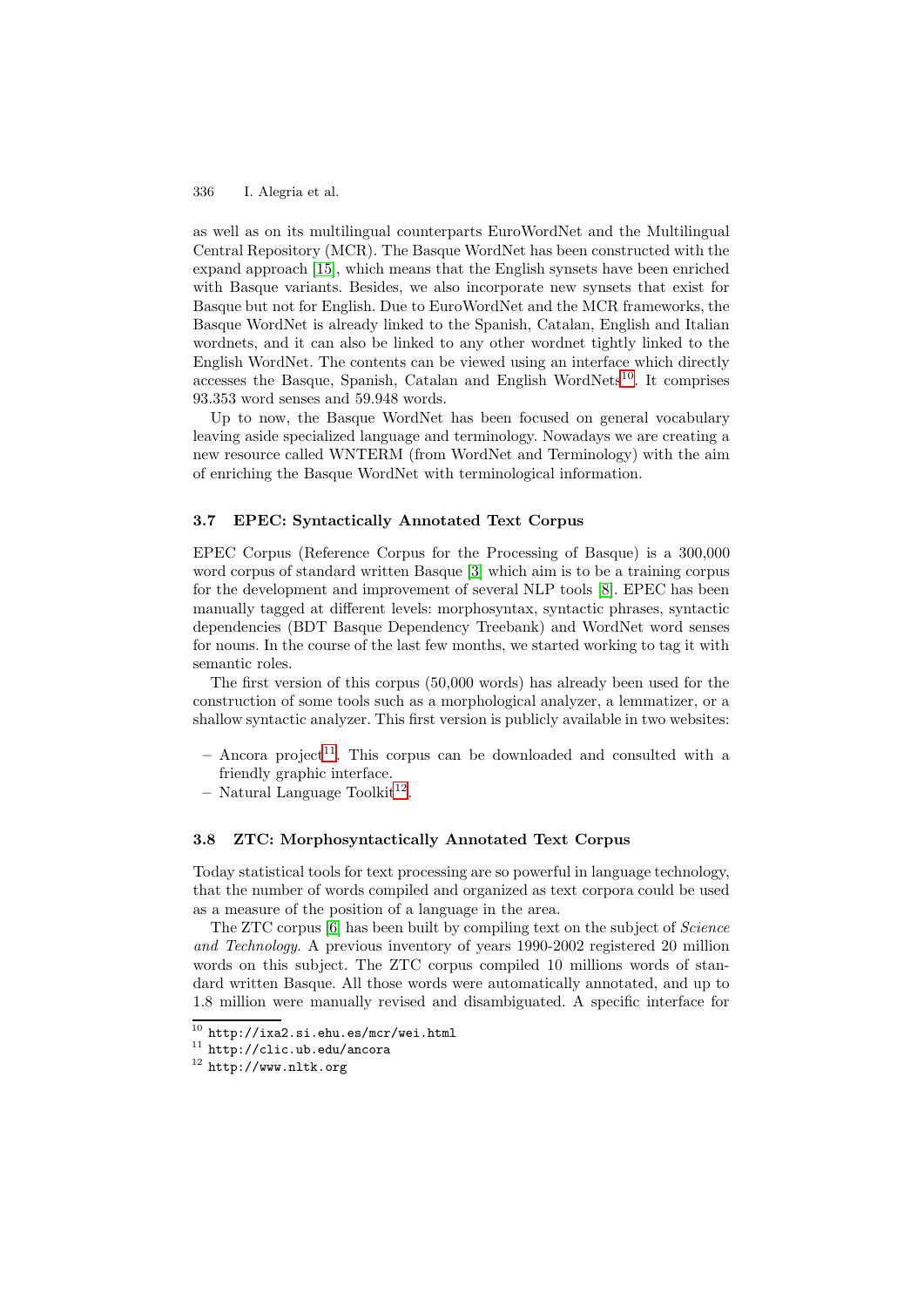advanced query of the corpus was also built. The result is a public resource: <http://www.ZTcorpusa.net>.

The creation of this resource would have been impossible without reusing the lemmatizer. We built a new tool for corpus compilation and annotation. The massive use of the lemmatizer was necessary.

The ZTC corpus is still far away from the size of the corpora for other lan-guages; e.g., the BNC corpus<sup>[13](#page-10-3)</sup>, that is becoming a standard corpus resource, has 100 million words. However, the ZTC corpus is a very useful resource for manual study of Basque, as well as for machine learning techniques.

# **4 Conclusions**

A language that seeks to survive in the modern information society requires language technology products. "Minority" languages have to do a great effort to face this challenge. Ixa group has been working since 1986 in adapting Basque to language technology, having developed several applications that are effective tools to promote the use of Basque. Now we are planning to define the BLARK for Basque [\[12\]](#page-11-12).

From our experience we defend that research and development for less resourced languages should to be faced following this points: high standardization, open-source, reusing language foundations, tools, and applications, and incremental design and development of them.

We know that any HLT project related with a less privileged language should follow those guidelines, but from our experience we know that in most cases they do not. We think that if Basque is now in an good position in HLT is because those guidelines have been applied even though when it was easier to define "toy" resources and tools useful to get good short term academic results, but not reusable in future developments.

# **References**

- <span id="page-10-0"></span>1. Aduriz, I., Agirre, E., Aldezabal, I., Alegria, I., Ansa, O., Arregi, X., Arriola, J.M., Artola, X., D´ıaz de Ilarraza, A., Ezeiza, N., Gojenola, K., Maritxalar, M., Oronoz, M., Sarasola, K., Soroa, A., Urizar, R.: A framework for the automatic processing of Basque. In: Proceedings of Workshop on Lexical Resources for Minority Languages (1998)
- <span id="page-10-1"></span>2. Aduriz, I., Alegria, I., Artola, X., Ezeiza, N., Sarasola, K., Urkia, M.: A spelling corrector for Basque based on morphology. Literary and Linguistic Computing 12(1), 31–38 (1997)
- <span id="page-10-2"></span>3. Aduriz, I., Aranzabe, M., Arriola, J.M., Atutxa, A., Díaz de Ilarraza, A., Ezeiza, N., Gojenola, K., Oronoz, M., Soroa, A., Urizar, R.: Methodology and steps towards the construction of epec, a corpus of written basque tagged at morphological and syntactic levels for the automatic processing. In: Archer, D., Rayson, P., Wilson, A., McEnery, T. (eds.) Proceedings of the Corpus Linguistics 2003 Conference, March 28-31, vol. 16 (1), pp. 10–11. Lancaster University, UK (2003)

<span id="page-10-3"></span><sup>13</sup> <http://www.natcorp.ox.ac.uk>